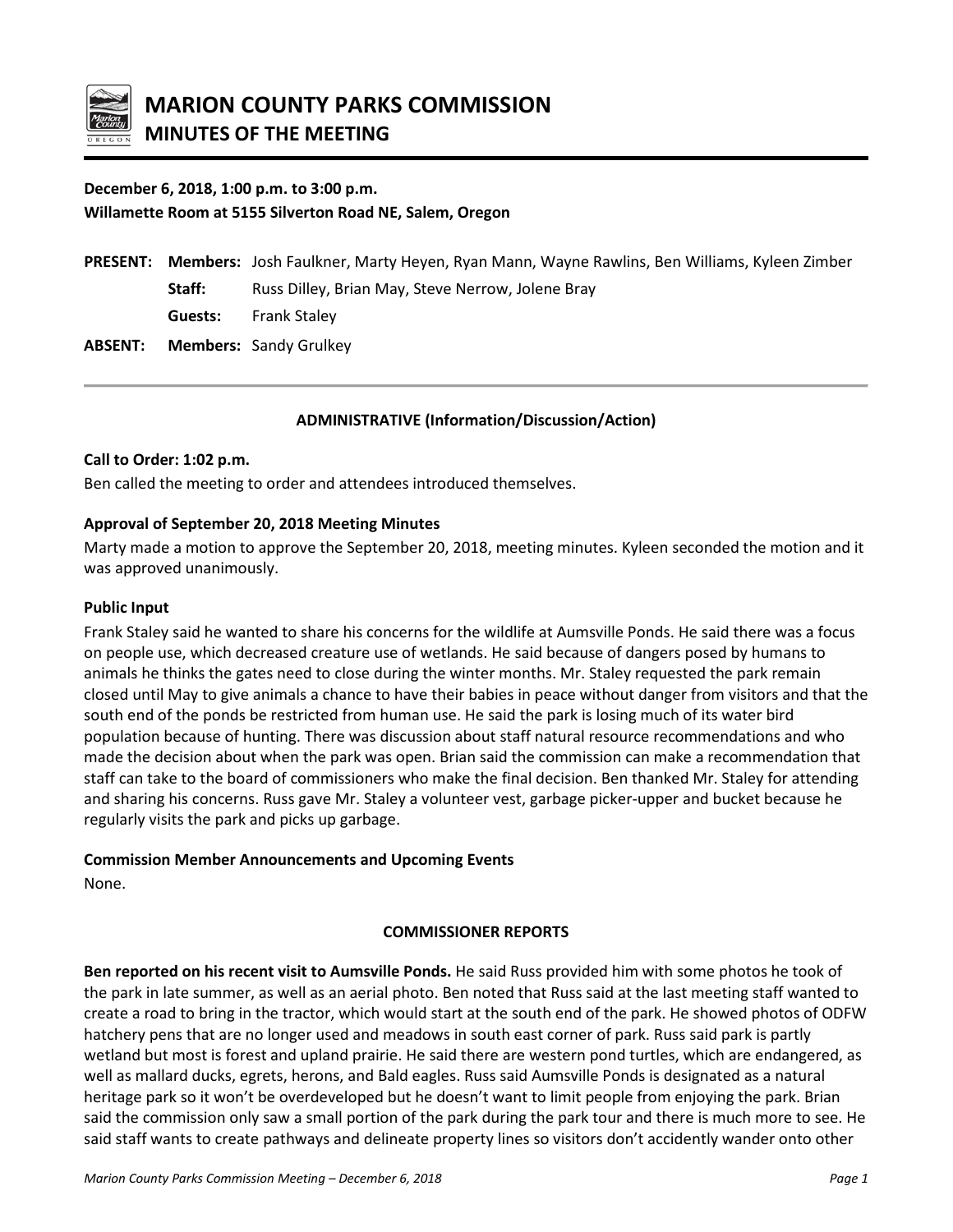property. Brian said he agreed with Mr. Staley that a lot of damage done by visitors could be mitigated if better trails were built. Josh said this is a pristine park and he is concerned about parking in the back/south end of the park because it will invite more foot traffic. Brian said they are thinking of having fish stocked at the front of the park and a more natural area in the back. Ryan said he doesn't see natural and recreational use being mutually exclusive but thinks there are options that can be taken to improve on both. Marty asked if the City of Aumsville was still interested in this park. Brian said they have not expressed any interest in attaining it. Brian said the county is considering closing the gates at night but is not considering a seasonal closure at this time.

**Butteville Landing** – Ben said the Butteville Landing project is coming along well. Ben said the concrete path has been poured and the signage is installed, but they are still waiting for the delivery of two picnic tables that were donated by Parks. He said this is not a county park but rather a county right-of-way and the county supported these efforts to beautify it. Ben said Friends of Historic Butteville have done the work but it was all with the approval of Marion County because whatever is placed there becomes county property.

**Marty reported on her recent visit to Joryville Park.** She said Joryville has a parking lot, horse area, grassy area, restrooms, and then the trail leads up the hill. She said the park's adopters are doing a good job maintaining it but the horse area doesn't look like it is being used. Marty said there are very pretty plants planted in the back but not in the front. Russ said there were plants planted in the front but they were stolen. Marty said the vent on the door of the restroom was kicked in and there is condensation between the glass panes of the display of the large tree cut. She said there is some graffiti on the old pump house at the top of the hill and the bridge at over the creek needs paint on the rails because it's chipped and has graffiti. Marty suggested the following repairs: fix the panel on the door of the bathroom; paint tables and bridges; reseal the tree display; install some trail cameras; and remove graffiti on pump house. She said there is a very nice view at the top of the hill but handicapped people can't make it up there because vehicles aren't allowed on the path. She suggested opening the trail to cars a few times a year for handicapped people but Russ said the road is a one way lane so there would be no traffic control for those going up and down. Marty said a park visitor told her that county staff that come to maintain the park are very friendly.

**Wayne reported on his recent visit to North Fork Park.** He said there are three county parks along North Fork Road: North Fork, Bear Creek and Salmon Falls. Wayne said North Fork Park is the first recreational site you'll come to along the road and it is a day use site that charges a \$5 parking fee per day. He said online property maps are incorrect except for Bing. Jolene said the county surveyor has contacted Google with the correct property information but has not received a response. Wayne said park and kiosk signage are very good and fee stations are well marked. He said the toilet had easy access and the beach is very nice and well populated during the winter. He said there is a lot of wildlife in this area. Wayne said he found the BLM Business Plan for Elkhorn Valley Campground and Canyon Creek Day Use areas. Their numbers for visitation are very close to Russ's numbers for Bear Creek Campground. He said he has no recommendations, only commendations for managing a very busy site and doing a good job at it considering resources. Russ said North Fork Park is by far the most popular park in the county parks system.

The presentation on Packsaddle Park was deferred until the January meeting.

# **STAFF UPDATES**

# **New Parks Employee**

Russ introduced Steve Nerrow to the commission. He said Steve worked for the Juvenile Department for 18 years. Russ said much of his time there was spent with Russ in county parks supervising Juvenile crews so he came to Parks with a lot of experience in the county parks. Steve said he looks forward to working in the parks. Brian said the salmon newel posts on the staircase at Salmon Falls Park came from Steve.

# **Parks Open / Closed Update**

Russ said with increased staffing levels, the county is able to keep more parks open during the season. The parks closed for the season are Spong's Landing, North Fork, Bear Creek and Salmon Falls, which is also done for safety